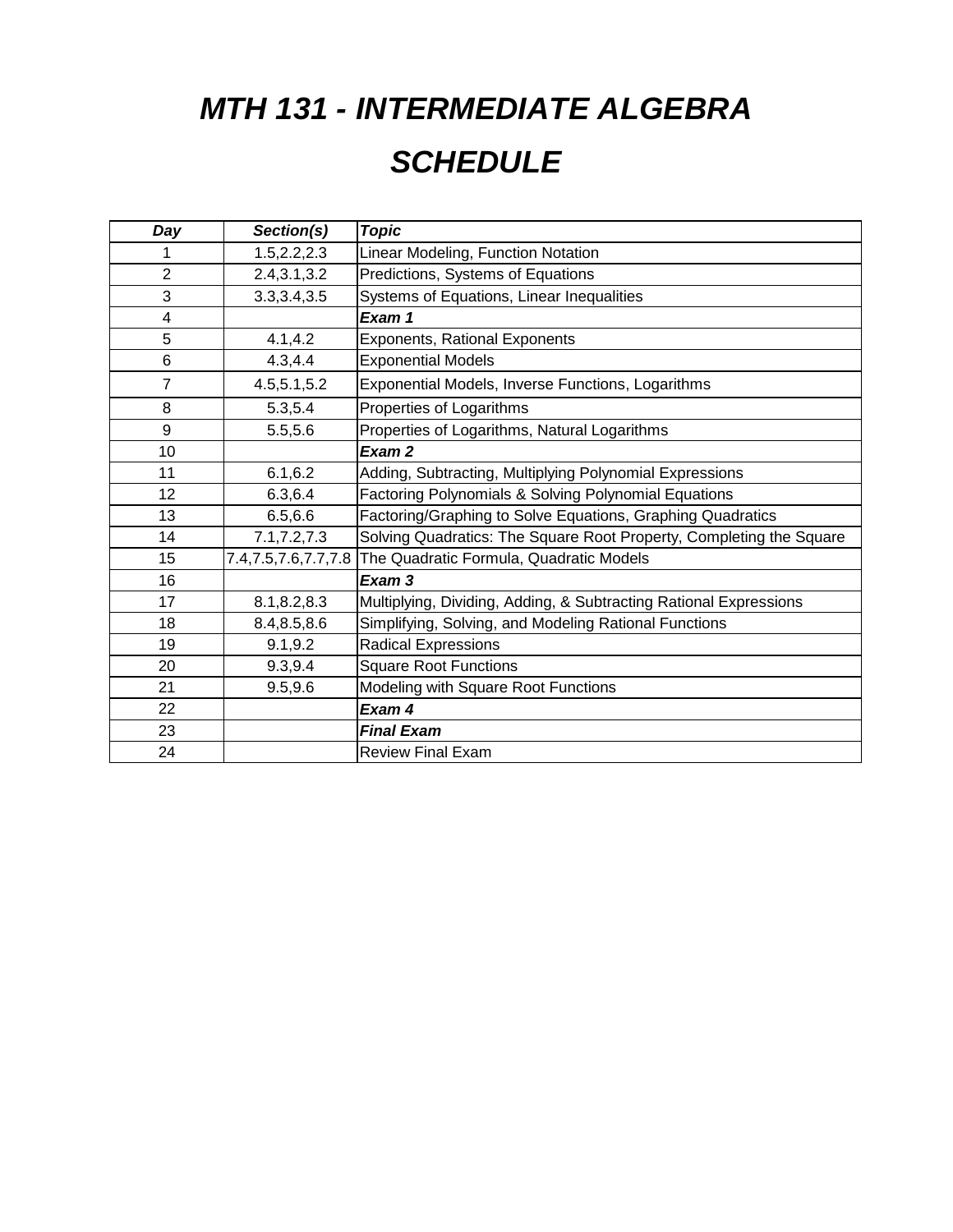## *MAT 131 – INTERMEDIATE ALGEBRA*

## *POLICIES*

#### *INSTRUCTOR:* GREG SEVERANCE

OFFICE: JM 250 PHONE: (517) 796-8489 EMAIL: gseverance@jccmi.edu

## *GRADING POLICY:*

## **WEIGHTING**

| EXAMS    | 50% |
|----------|-----|
| HOMEWORK | 50% |

#### **GRADING SCALE**

| $90 - 100\%$ | 4.0 |
|--------------|-----|
| 85 - 89%     | 3.5 |
| $80 - 84%$   | 3.0 |
| 75 - 79%     | 2.5 |
| 70 - 74%     | 2.0 |
| 65 - 69%     | 1.5 |
| 60 - 64%     | 1.0 |
| 50 - 59%     | 0.5 |
| 0 - 49%      | 0.0 |

#### *ACADEMIC HONESTY:*

If a student commits academic dishonesty I may sanction the student by taking appropriate action up to and including assigning a failing grade for the assignment, exam, or the course itself. Refer to the JC academic honesty policy in the JC handbook for a complete policy description. The potential consequences of violating the academic honesty policy are as follows. You may be dismissed from the course for, but not limited to, the following reasons as stated in the Academic Honesty Policy and the Student Rights and Responsibilities Handbook.

Misconduct for which students or visitors are subject to discipline is as follows:

1) Dishonesty, such as cheating, plagiarism, or knowingly furnishing false information to the College.

2) Forgery, alteration, or misuse of College documents, records or identification.

3) Obstruction or disruption of teaching, lecturing, research, administration, or other authorized activities on College premises...

#### *ASSIGNMENTS:*

Assignments are accessed via the MyMathLab website and can be completed without the supervision of a preapproved test center or proctor. You may redo and resubmit homework assignments as often as you like even after the due date to improve your grade.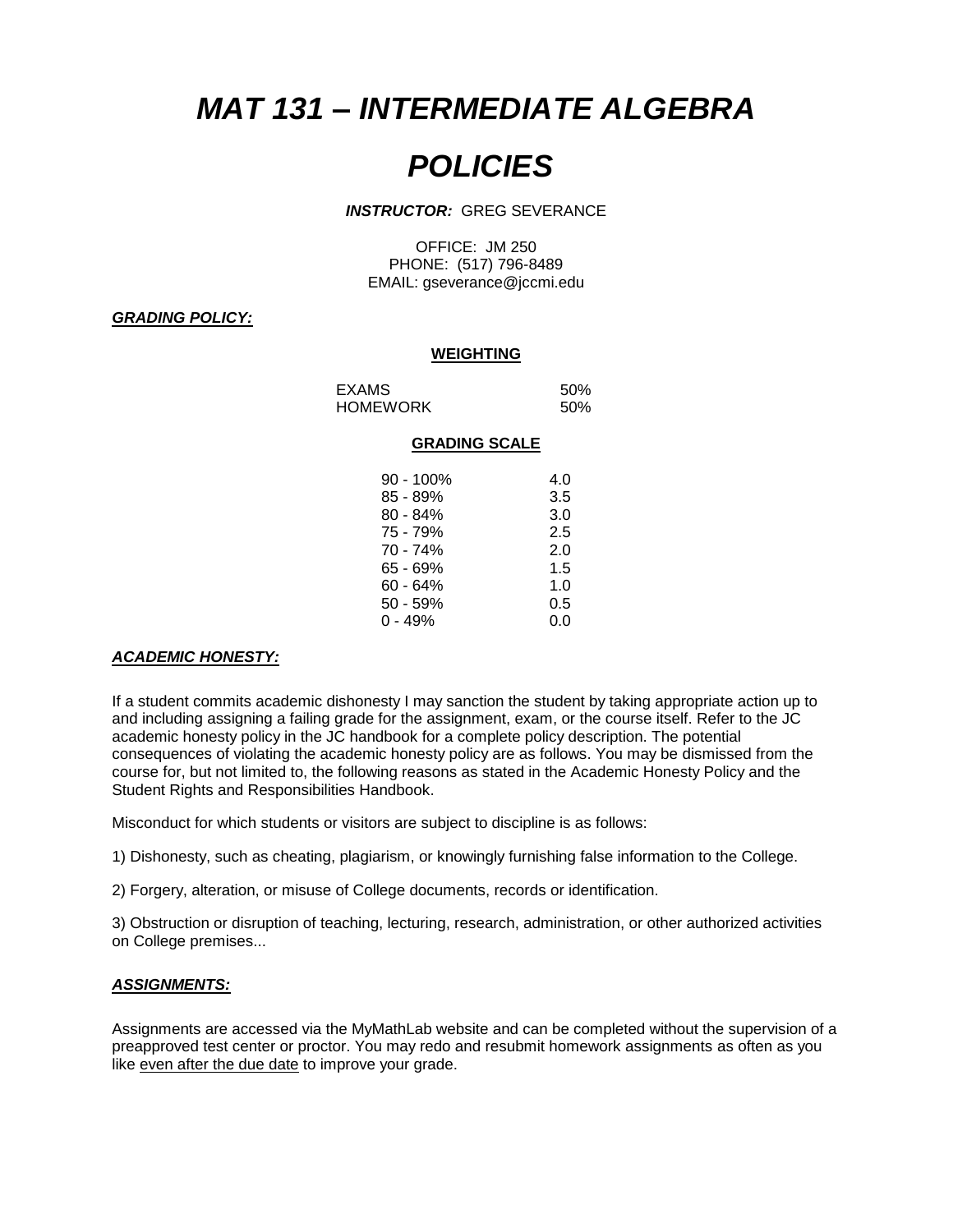## *MIDTERM EXAM:*

The Midterm Exam is a handwritten exam must be taken at JC's Main Campus Testing Center, at another college's testing lab, or under the supervision of a JC approved proctor. The Midterm Exam will be hand graded and partial credit can be earned. SHOW YOUR WORK.

You are allowed one attempt for the Midterm Exam.

You are not allowed the use of the textbook or notes.

Necessary formulas will be provided.

You are allowed the use of a graphing calculator on the Midterm Exam.

## *FINAL EXAM:*

The Final Exam is a handwritten exam must be taken at JC's Main Campus Testing Center, at another college's testing lab, or under the supervision of a JC approved proctor. The Final Exam will be hand graded and partial credit can be earned. SHOW YOUR WORK.

You are allowed one attempt for the Final Exam.

You are not allowed the use of the textbook or notes.

Necessary formulas will be provided.

You are allowed the use of a graphing calculator on the Final Exam.

## *GRAPHING CALCULATOR:*

The Texas Instruments TI-83+ or TI-84+ graphing calculator is *required equipment* for this course. You are responsible to obtain one. Throughout the course procedures will be discussed, demonstrated, and used during class that are specific to this calculator. Exams and homework will be TI-83+/TI-84+ calculator dependent. Use of a graphing calculator other than the TI-83+/TI-84+ is strongly discouraged.

## *WHERE CAN YOU GET HELP?*

MyMathLab. The MyMathLab software contains many methods for providing help. Explore the site and find the method that works best for you. Note that MyMathLab maintains a great product support service. You can reach them 800.677.6337.

The McDivitt Hall Tutoring Lab. Drop in tutoring is available at the McDivitt Hall Math Lab located in room 244. Typical hours are 9 am – 6 pm Monday – Thursday.

The Center for Student Success. Drop in tutoring is available at the Center for Student Success in Walker Hall room 123. Regular tutoring and additional support for academic success can be arranged by calling 517.796.8415 or by stopping by the Center for Student Success.

The JC Information Technology Solution Center. If you are having problems with JetNet or internet access contact the JCC Information Technology Solution Center by calling 517.796.8639

The Kahn Academy online at http://www.khanacademy.org/ which covers topics including developmental math and prealgebra. Scroll down until you get to the appropriate category.

MathTV online at http://mathtv.org which covers topics including developmental math and prealgebra.

A variety of other online math help exists and can be found by Googleing math help.